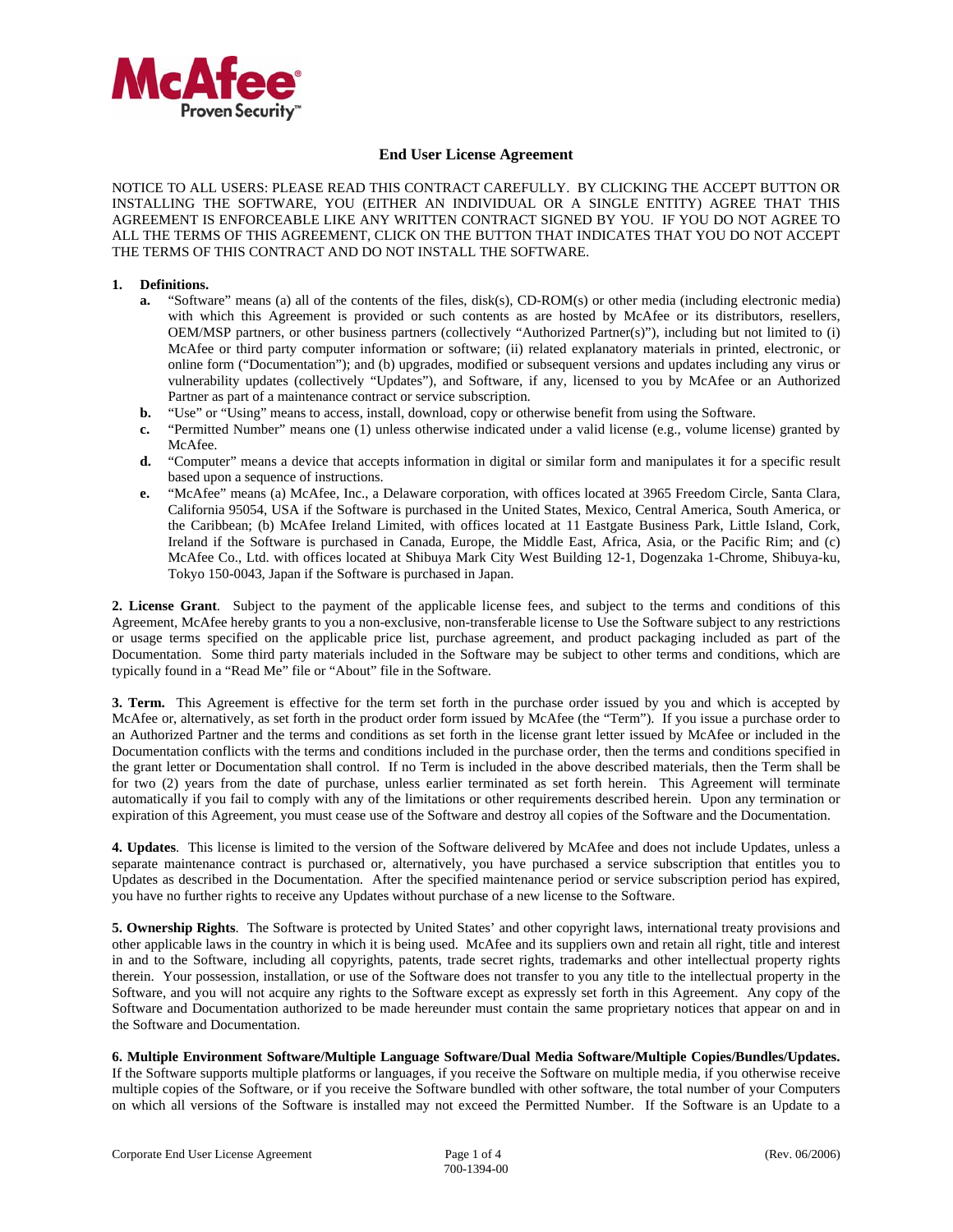

previous version of the Software, you must possess a valid license to such previous version in order to Use the Update. You may continue to Use the previous version of the Software on your Computer after you receive the Update to assist you in the transition to the Update, provided that the Update and the previous version are installed on the same Computer; the previous version or copies thereof are not transferred to another Computer unless all copies of the Update are also transferred to such Computer, and you acknowledge that any obligation McAfee may have to support the previous version of the Software ends upon availability of the Update.

**7. Evaluation Product Additional Terms.** If the product you have received with this license has been identified as "Evaluation" Software or "Beta" Software, then the provisions of this section apply. To the extent that any provision in this section is in conflict with any other term or condition in this Agreement, this section shall supercede such other term(s) and condition(s) with respect to the Evaluation or Beta Software, but only to the extent necessary to resolve the conflict. You acknowledge that the Evaluation or Beta Software may contain bugs, errors and other problems that could cause system or other failures and data loss. Consequently, Evaluation or Beta Software is provided to you "AS-IS", and McAfee disclaims any warranty or liability obligations to you of any kind. WHERE LEGAL LIABILITY CANNOT BE EXCLUDED, BUT MAY BE LIMITED, MCAFEE'S LIABILITY AND THAT OF ITS SUPPLIERS AND AUTHORIZED PARTNERS SHALL BE LIMITED TO THE SUM OF FIFTY DOLLARS (U.S. \$50) IN TOTAL. You acknowledge that McAfee has not promised or guaranteed to you that Beta Software will be announced or made available to anyone in the future that McAfee has no express or implied obligation to you to announce or introduce the Beta Software, and that McAfee may not introduce a product similar to or compatible with the Beta Software. Accordingly, you acknowledge that any research or development that you perform regarding the Beta Software or any product associated with the Beta Software is done entirely at your own risk. During the term of this Agreement, if requested by McAfee, you will provide feedback to McAfee regarding testing and use of the Beta Software, including error or bug reports; you agree to grant McAfee a perpetual, non-exclusive, royalty-free, worldwide license to use, copy, distribute, make derivative works and incorporate the feedback into any McAfee product at McAfee's sole discretion. If you have been provided the Beta Software pursuant to a separate written agreement, your use of the Beta Software is also governed by such agreement. Upon receipt of a later unreleased version of the Beta Software or release by McAfee of a publicly released commercial version of the Beta Software, whether as a stand-alone product or as part of a larger product, you agree to return or destroy all earlier Beta Software received from McAfee and to abide by the terms of the End User License Agreement for any such later versions of the Beta Software. Your Use of the Evaluation or Beta Software is limited to 30 days unless otherwise agreed to in writing by McAfee.

**8. Restrictions**. You may not sell, lease, license, rent, loan, resell or otherwise transfer, with or without consideration, the Software. If you enter into a contract with a third party in which the third party manages your information technology resources ("Managing Party"), you may transfer all your rights to Use the Software to such Managing Party, provided that (a) the Managing Party only Uses the Software for your internal operations and not for the benefit of another third party; (b) the Managing Party agrees to comply with the terms and conditions of this Agreement, and (c) you provide McAfee with written notice that a Managing Party will be Using the Software on your behalf. You may not permit third parties to benefit from the use or functionality of the Software via a timesharing, service bureau or other arrangement. You may not reverse engineer, decompile, or disassemble the Software, except to the extent the foregoing restriction is expressly prohibited by applicable law. You may not modify, or create derivative works based upon, the Software in whole or in part. You may not copy the Software or Documentation except as expressly permitted in Section 1 above. You may not remove any proprietary notices or labels on the Software. All rights not expressly set forth hereunder are reserved by McAfee.

## **9. Warranty and Disclaimer**.

a. Limited Warranty. McAfee warrants that for sixty (60) days from the date of original purchase the media (e.g., CD ROM), if any, on which the Software is contained and provided to you will be free from defects in materials and workmanship.

b. Customer Remedies. McAfee's and its suppliers' entire liability and your exclusive remedy for any breach of the foregoing warranty shall be, at McAfee's option, either (i) return of the purchase price you paid for the license, or (ii) replacement of the defective media in which the Software is contained. You must return the defective media to McAfee at your expense with a copy of your receipt. This limited warranty is void if the defect has resulted from accident, abuse, or misapplication. Any replacement media will be warranted for the remainder of the original warranty period. Outside the United States, this remedy is not available to the extent McAfee is subject to restrictions under United States export control laws and regulations.

c. Warranty Disclaimer. Except for the limited warranty set forth herein, THE SOFTWARE IS PROVIDED "AS IS" AND MCAFEE MAKES NO WARRANTY AS TO ITS USE OR PERFORMANCE. EXCEPT FOR ANY WARRANTY, CONDITION, REPRESENTATION OR TERM THE EXTENT TO WHICH CANNOT BE EXCLUDED OR LIMITED BY APPLICABLE LAW. MCAFEE, ITS SUPPLIERS AND AUTHORIZED PATNERS MAKE NO WARRANTY, CONDITION, REPRESENTATION, OR TERM (EXPRESS OR IMPLIED, WHETHER BY STATUTE, COMMON LAW, CUSTOM, USAGE OR OTHERWISE) AS TO ANY MATTER INCLUDING, WITHOUT LIMITATION, NONINFRINGEMENT OF THIRD PARTY RIGHTS, MERCHANTABILITY, SATISFACTORY QUALITY, INTEGRATION, OR FITNESS FOR A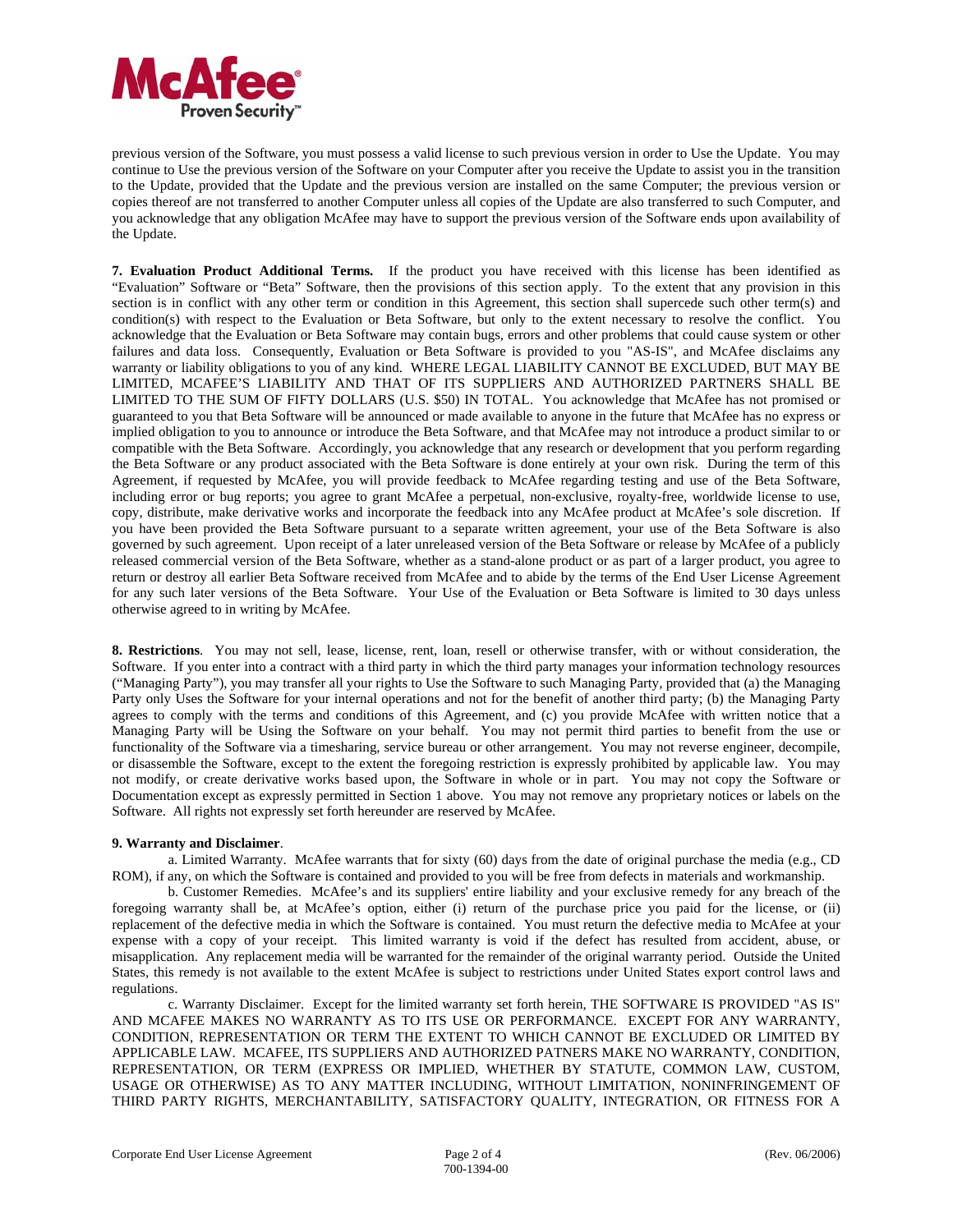

PARTICULAR PURPOSE. YOU ASSUME RESPONSIBILITY FOR SELECTING THE SOFTWARE TO ACHIEVE YOUR INTENDED RESULTS, AND FOR THE INSTALLATION OF, USE OF, AND RESULTS OBTAINED FROM THE SOFTWARE. WITHOUT LIMITING THE FOREGOING PROVISIONS, MCAFEE MAKES NO WARRANTY THAT THE SOFTWARE WILL BE ERROR-FREE OR FREE FROM INTERRUPTIONS OR OTHER FAILURES OR THAT THE SOFTWARE WILL MEET YOUR REQUIREMENTS.

**10. Limitation of Liability**. UNDER NO CIRCUMSTANCES AND UNDER NO LEGAL THEORY, WHETHER IN TORT, CONTRACT, OR OTHERWISE, SHALL MCAFEE OR ITS AUTHORIZED PARTNERS OR SUPPLIERS BE LIABLE TO YOU OR TO ANY OTHER PERSON FOR LOSS OF PROFITS, LOSS OF GOODWILL OR ANY INDIRECT, SPECIAL, INCIDENTAL, OR CONSEQUENTIAL DAMAGES OR DAMAGES FOR GROSS NEGLIGENCE OF ANY CHARACTER INCLUDING, WITHOUT LIMITATION, DAMAGES FOR LOSS OF GOODWILL, WORK STOPPAGE, COMPUTER FAILURE OR MALFUNCTION, OR FOR ANY OTHER DAMAGE OR LOSS. IN NO EVENT SHALL MCAFEE OR ITS AUTHORIZED PARTNERS OR SUPPLIERS BE LIABLE FOR ANY DAMAGE IN EXCESS OF THE PRICE PAID FOR THE SOFTWARE, IF ANY, EVEN IF MCAFEE OR ITS AUTHORIZED PARTNERS OR SUPPLIERS SHALL HAVE BEEN ADVISED OF THE POSSIBILITY OF SUCH DAMAGES. This limitation shall not apply to liability for death or personal injury to the extent that applicable law prohibits such limitation. Furthermore, some jurisdictions do not allow the exclusion or limitation of incidental or consequential damages, so this limitation and exclusion may not apply to you. Nothing contained in this Agreement limits McAfee's liability to you for McAfee's negligence or for the tort of fraud. McAfee is acting on behalf of its suppliers and Authorized Partners for the purpose of disclaiming, excluding and/or limiting obligations, warranties and liability as provided in this Agreement, but in no other respects and for no other purpose. The foregoing provisions shall be enforceable to the maximum extent permitted by applicable law.

**11. Notice to United States Government End Users**. The Software and accompanying Documentation are deemed to be "commercial computer software" and "commercial computer software documentation," respectively, pursuant to DFAR Section 227.7202 and FAR Section 12.212, as applicable. Any use, modification, reproduction, release, performance, display or disclosure of the Software and accompanying Documentation by the United States Government shall be governed solely by the terms of this Agreement and shall be prohibited except to the extent expressly permitted by the terms of this Agreement.

**12. Export Controls.** You acknowledge that the Software is subject to the export control laws and regulations of the Unites State of America ("US"), and any amendments thereof. You shall not export or re-export the Software, directly or indirectly, to (i) any countries that are subject to US export restrictions (currently including, but not necessarily limited to, Cuba, Iran, Libya, North Korea, Sudan, and Syria); (ii) any end user known, or having reason to be known, will utilize them in the design, development or production of nuclear, chemical or biological weapons; or (iii) any end user who has been prohibited from participating in the US export transactions by any federal agency of the US government. You further acknowledge that Software may include technical data subject to export and re-export restrictions imposed by US law.

**13. High Risk Activities**. The Software is not fault-tolerant and is not designed or intended for use in hazardous environments requiring fail-safe performance, including without limitation, in the operation of nuclear facilities, aircraft navigation or communication systems, air traffic control, weapons systems, direct life-support machines, or any other application in which the failure of the Software could lead directly to death, personal injury, or severe physical or property damage (collectively, "High Risk Activities"). MCAFEE EXPRESSLY DISCLAIMS ANY EXPRESS OR IMPLIED WARRANTY OF FITNESS FOR HIGH RISK ACTIVITIES.

**14. Governing Law.** This Agreement will be governed by and construed in accordance with the substantive laws in force: (a) in the State of California, if you purchased the Software in the United States, Mexico, Central America, South America, or the Caribbean; (b) in the Republic of Ireland, if you purchased the Software in Canada, Europe, Middle East, Africa, Asia, or the region commonly referred to as the Pacific Rim; and (c) in Japan if you purchased the Software in Japan. If you purchased the Software in any other country, then the substantive laws of the Republic of Ireland shall apply, unless another local law is required to be applied. This Agreement will not be governed by the conflict of laws rules of any jurisdiction or the United Nations Convention on Contracts for the International Sale of Goods, the application of which is expressly excluded. The United States District Court for the Northern District of California, and the Superior Court of Santa Clara County, California, when California law applies, the courts of the Republic of Ireland, when the law of Ireland applies, the courts of Brazil when Brazilian law applies, the courts of Japan when Japanese law applies, and the courts of China when Chinese law applies, shall each have non-exclusive jurisdiction over all disputes relating to this Agreement.

**15. Free Software.** This product includes or may include some software programs that are licensed (or sublicensed) to the user under the GNU General Public License (GPL) or other similar software licenses which, among other rights, permit the user to copy, modify and redistribute certain programs, or portions thereof, and have access to the source code. The GPL requires that for any software covered under the GPL, which is distributed to someone in an executable binary format that the source code also be made available to those users. For any such software, the source code is made available in a designated directory created by